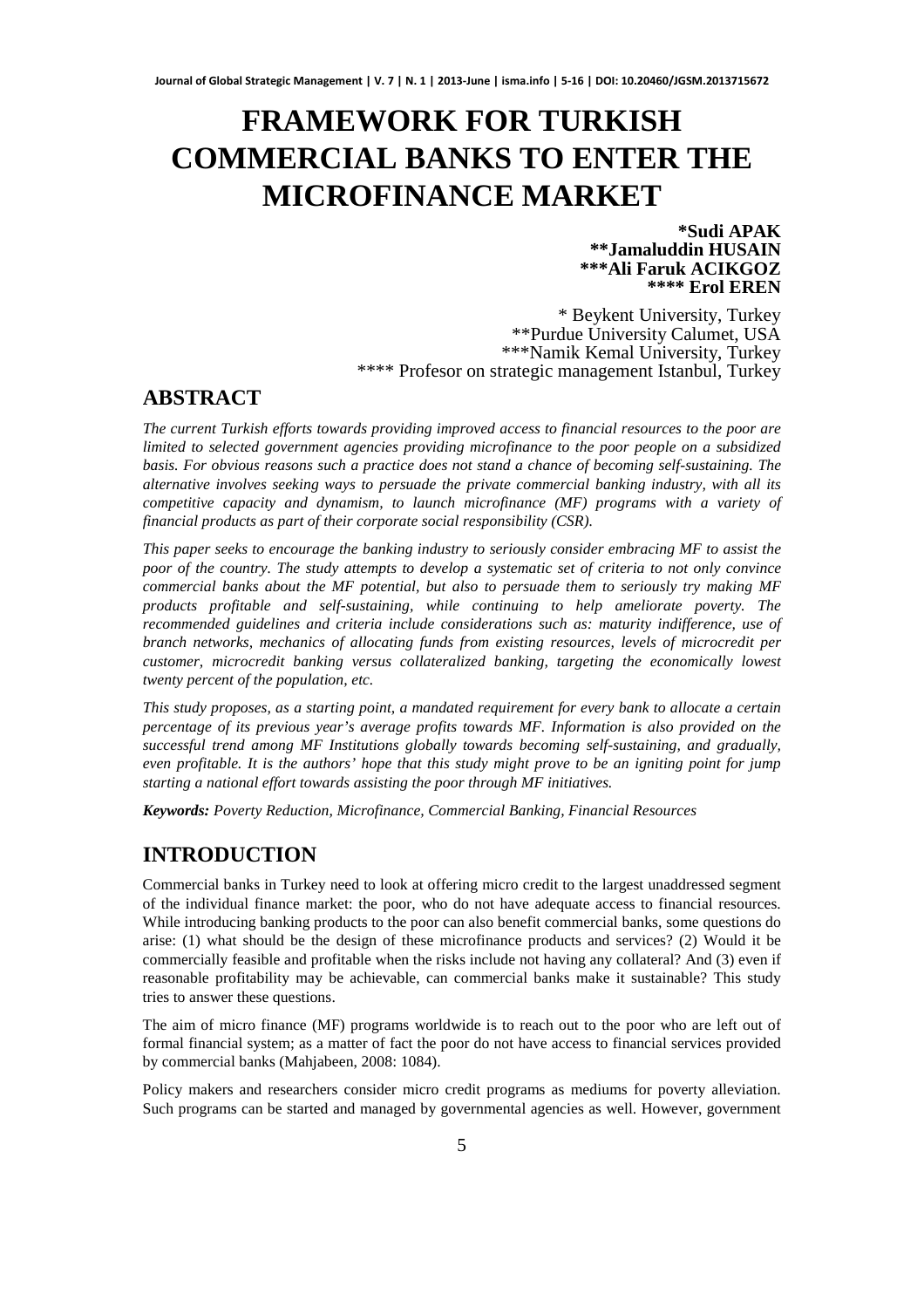managed micro credit programs have unacceptably high default rates ranging as much as 70-80%. Therefore, Hassan and Tufte (2001) have recommended that governments should rather invest in infrastructure which could enable lowering transaction costs. Lower transaction costs would benefit not only Non Governmental Organizations (NGOs) and Microfinance Institutions (MFIs) but also commercial banks to improve their operational efficiency.

Another factor worth looking at is the channels of distribution involved in micro finance operations. For instance, MFIs worldwide have established themselves as a customer aggregation channel, with the proven ability to reach out to the poorest of the poor in most countries. But, they cannot be as effective as multiple service providers like commercial banks which have the greatest potential to provide access of universal financial services (Mor and Ananth, 2008). These financial services may include micro finance (MF) as well.

MFIs are generally known to assert pressure to obtain high repayment rates, while self help groups usually have lower pressure with their development banking focus (Swain and Varghese, 2009: 1675). If a large number of commercial banks were to enter the MF market, these pressures may become balanced since banks would provide not just micro finance products but other financial services as well. For commercial banks MF products would constitute one of many sources of profitability.

Innovations in MF products over the past few decades reveal new and innovative changes to help the poor increase their incomes while reducing vulnerability in the short term (McKee, 2008: 35). Commercial banks generally operate in a highly competitive market and if they were to enter the microfinance segment market it is most likely that they would generate newer services specially designed for the poor.

Many studies in the MF literature have emphasized the need to assess asset accumulation, and have suggested possible impacts, such as, short term consumption, profitability, and consequently individual development. However, Swain and Varghese, (2009), consider asset accumulation as a potential escape from chronic poverty and as a measure of long term sustainable impact. This is one of the strengths of commercial banks in that they can easily evaluate asset accumulation of MF customers by use of bank deposit accounts during the loan period.

This study is to present suggestions on how commercial banks could offer MF products not only for the poor rural populations, as is the worldwide practice, but also to urban populations of developing countries. Most developing countries have urban populations with high unemployment rates leading to reduced access to financial resources. Due to high operating costs, commercial banks usually cannot reach the poor in underdeveloped areas (Hassan and Tufte, 2001:1080). However, commercial banks can offer MF for urban areas where they operate and have strong presence. Thus, lower transaction costs per customer would be helpful in lending to low income households in urban areas.

The two strategic factors in reducing default risks in MF are: *(a) repayment of loan installments, and (b) ability to save, in order to reduce default risks*. Both factors can be handled if income created by micro credit and savings from such income could be controlled. Today there are various electronic payment and saving mediums, i.e., debit and credit cards issued by most commercial bank and linked to customers' bank deposit accounts. MF can also be linked to such an account to concentrate on repayments and to make the borrower save too. The period of micro credit repayment can be extended and the same amount of microloan be granted at the beginning of each renewed period. Micro credit contracts make individuals, or sponsoring groups, liable for repayment of the loans. Carpena et al., (2010), found evidence that under group liability monthly loan installments were 6% less likely to be neglected, and compulsory saving deposits were 19% less likely to be missed, relative to individual liability. Thus, repayments of the installments were found to be risky for individual liability. The only alternative for a financial institution is to control the source of income or the cash flow of the debtor if there are no collaterals as security against the loan.

What if commercial banks could control cash flow of the income source for the borrower to save a minimum amount? Commercial banks have already many sorts of services connected to deposit accounts by which customers can automatically and easily pay loan installments and retain the remaining balance in their deposit account. In urban areas, the network branch and contemporary systems that commercial banks have today are assets for institutionalizing MF. Through effective and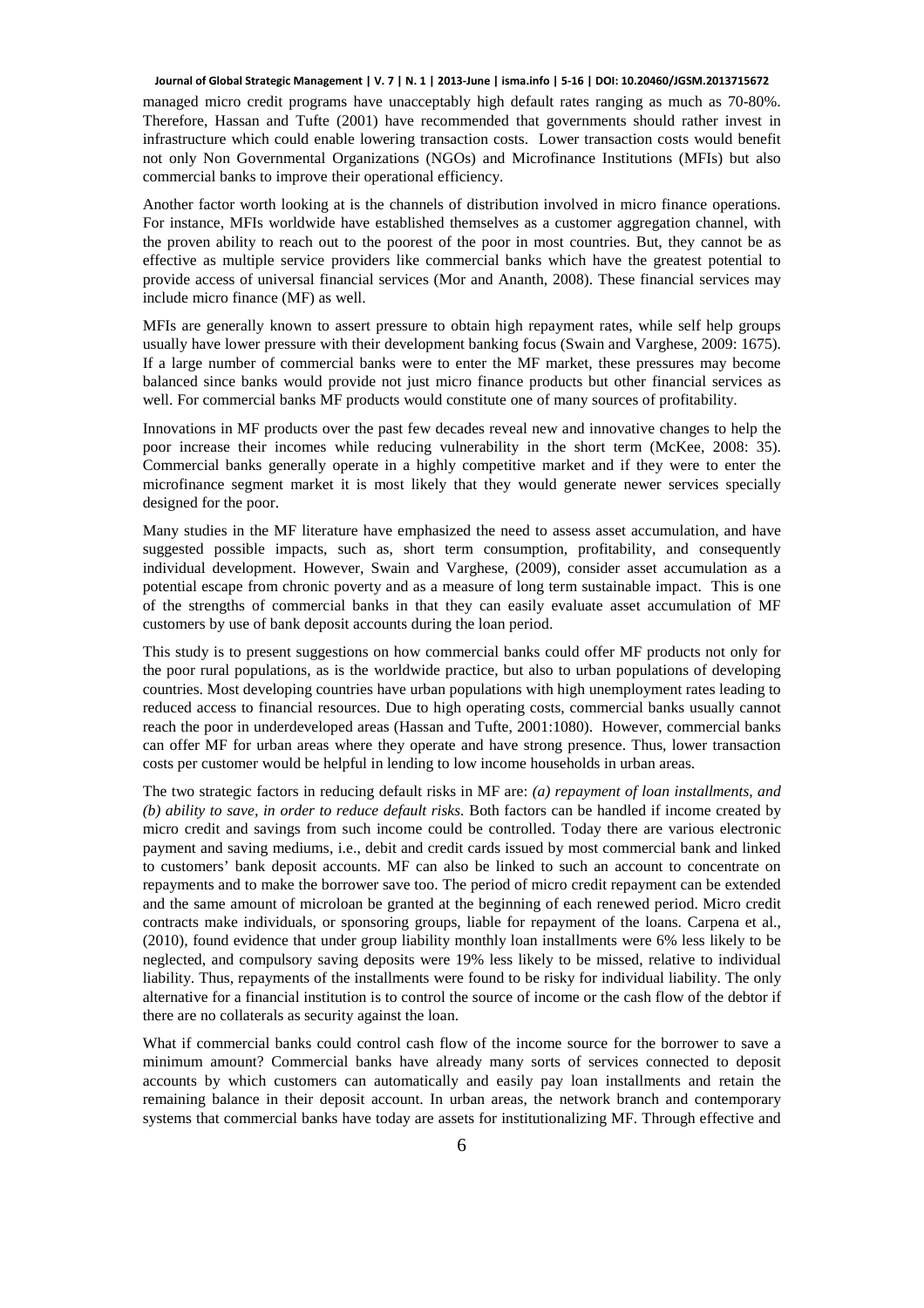efficient use of these assets, commercial banks may create new systems for sustainable profitability in micro credit services as well.

# **METHODOLOGY**

This study used multi-source qualitative reasoning and quantitative analyses of secondary data of the Turkish commercial banking industry leading to recommendations on sustainability of micro credit operations. The study used a set of both printed and electronic material consisting of statistics and publications of international and national agencies and the findings were analyzed empirically. All available data and relative figures have been analyzed and compared with world averages.

Though there are barriers to accessing full financial information on the unbanked poor, the study suggests a strategic vehicle for the future role of commercial banks in offering MF products for the benefit of Turkey and other developing countries.

# **FINDINGS AND DISCUSSIONS**

The total gross savings of any country is considered an indicator or that country's investment potential as well as the potential credit depth for any country. In the case of Turkey, there has been a decrease in gross savings and an increase in the urban population over the past twenty years. Therefore, the need of micro credit for the urban population of Turkey becomes more pronounced.

The World Economic Forum's financial development index ranks Turkey 44<sup>th</sup> in 2009 compared to rank of 39<sup>th</sup> in 2008. Its ranking for banking and financial services was  $41<sup>st</sup>$  in 2009 compared to 38<sup>th</sup> in 2008. Its ranking in terms of ease of access to loans with a good business plan and no collateral remained at  $42<sup>nd</sup>$  in the world.

However, in terms of overall ease of access to credit Turkey ranks an impressive  $26<sup>th</sup>$ . Turkey has about 17.32 commercial bank branches per 100.000 adults and this was ranked as  $22<sup>nd</sup>$  – both these rankings are impressive and Turkey should capitalize on these positives to strengthen its overall international standing on the financial development index.

Currently the primary provider of MF services in Turkey is state-owned banks, but they are not known to be sufficiently responsive to the overall need for micro credit. Non Governmental Organizations (NGOs) specializing in MF came into existence in Turkey only recently: In 2002 the Maya Foundation for the Support of Women's Work (FSWW) was established, followed by the Turkish Grameen Microcredit Project in 2003. But the fact remains that poor people's need for accessing credit still is unchanged (Gunel and Aytulun, 2006; Karatas and Helvacıoglu, 2008). Average savings is considered another macro indicator of the need for microfinance.

Table 1 shows that world average for gross savings during period 1980 – 2007, and compares it with Turkey: while the world's total savings remained nearly constant, that of Turkey went down.

## **Table 1: The percentage change of gross savings, etc., in Turkey and the world, during past three decades**

|                                                    | $1980 - 1990$ | $1990 - 2000$ | $2000 - 2009$ |
|----------------------------------------------------|---------------|---------------|---------------|
| Gross Savings in Turkey b (% of GDP)               | $+8.7$        | $-3.5$        | $-5.3$        |
| World Gross Savings b (% of GDP)                   | $-0.2$        | $-0.3$        | No change $a$ |
| Total Unemployment Turkey (% of total labor force) | $-3.2c$       | $-1.5$        | $+2.9$        |
| Urban Population in Turkey (% of total population) | $+15.4$       | $+5.5$        | $+4.4$        |
|                                                    |               |               |               |

**Source:** Calculations done on World Bank Data

<sup>a</sup> The figures up to 2007 were available showing no change between  $2000 - 2007$ .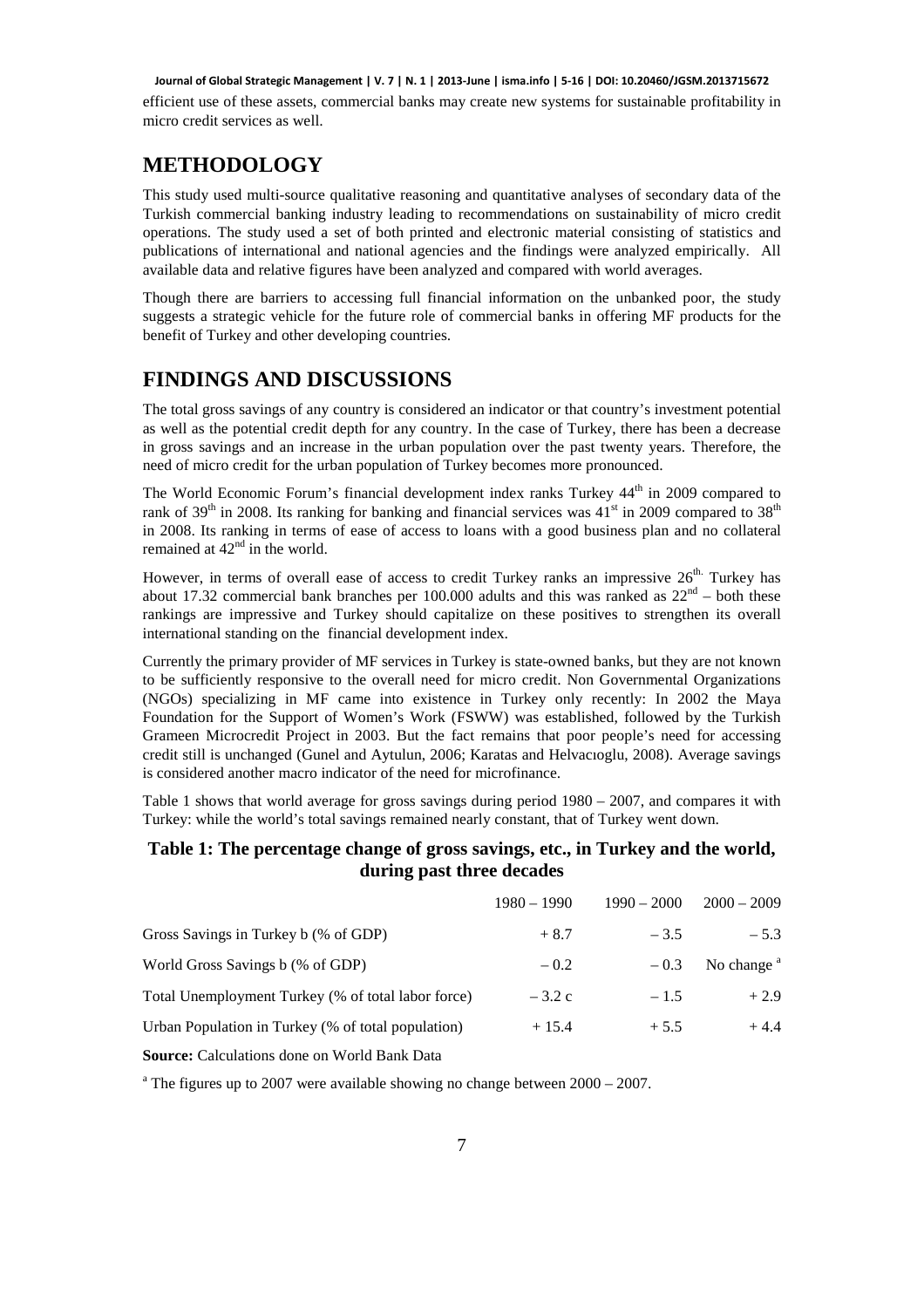<sup>b</sup> Gross Savings were given as a percentage change of Gross Domestic Product (GDP) and were calculated by having the difference of Gross National Income and total consumption plus net transfers.

 $\textdegree$  Figure refers to the change of available data in between 1985 – 1990.

Turkey has some advantages compared to India, as well as globally, in being ranked better than the world averages for amount of time required to start a business. See Table 2 below.

|                                           |      | <b>TURKEY</b> | <b>INDIA</b> | WORLD (b) |
|-------------------------------------------|------|---------------|--------------|-----------|
| Ease of doing business index (a)          | 2008 | 63            | 132          |           |
| Rank of the economy (total 183 countries) | 2012 | 62            | 169          |           |
| Time required to start a business         | 2008 | 6             | 30           | 38.1      |
| (in days)                                 | 2012 | 6             | 27           | 38.1      |
| Start up procedures to register a         | 2008 | 6             | 13           | 8.5       |
| business (No. of procedures required)     | 2012 | 6             | 12           | 8.5       |

## **Table 2: World, India & Turkey comparisons for starting up of a business**

#### **Source**: World Bank

(a) Easiest regulatory environment available for doing business in an economy that is ranked amongst 183 evaluated economies of the world; (b) world average

World Bank indicators show that the number of individuals or firms listed by a private credit bureau with current information on their loan repayment history, unpaid debts, or credit outstanding have increased in Turkey since 2008.

However, during the same period, Turkey scored a 5.0 on the Credit Depth Information index (Table 3) on a scale of 0 to 6. This index measures the rules that affect the scope, accessibility and quality of credit information available from both private and public registry and resources in a country.

# **Table 3: Credit Depth Info Index (2004 – 2009); Private & public credit registry coverage of Turkey**

| TURKISH CREDIT INFORMATION                   | 2004 | 2005 | 2006 | 2007 | 2008 | 2009 |
|----------------------------------------------|------|------|------|------|------|------|
| Private credit coverage $(\%)$ <sup>a</sup>  | 30.0 | 27.6 | n/a  | 27.0 | 26.3 | 42.9 |
| Public credit registry coverage $(\%)^a$ 3.2 |      | 4.9  | 6.7  | 10.3 | 12.7 | 15.9 |
| Credit depth of information index b          | 5.0  | 5.0  | 5.0  | 5.0  | 5.0  | 5.0  |

#### **Source:** World Bank

<sup>a</sup> Figures were given as a percentage of adult population.

<sup>b</sup> Index has the values from 0 to 6 where a higher value demonstrates the availability of more credit information to ease lending decisions in the evaluated economy.

n.a.=not available

The World Economic Forum (2008) determined that limited access to financing was the  $4<sup>th</sup>$  most serious obstacle for doing business in Turkey.

Other World Bank data shows that domestic credit in terms of percentage change in firms using banks to finance investment increased by 38.60 % during the period 2002 to 2008. Table 4 shows gross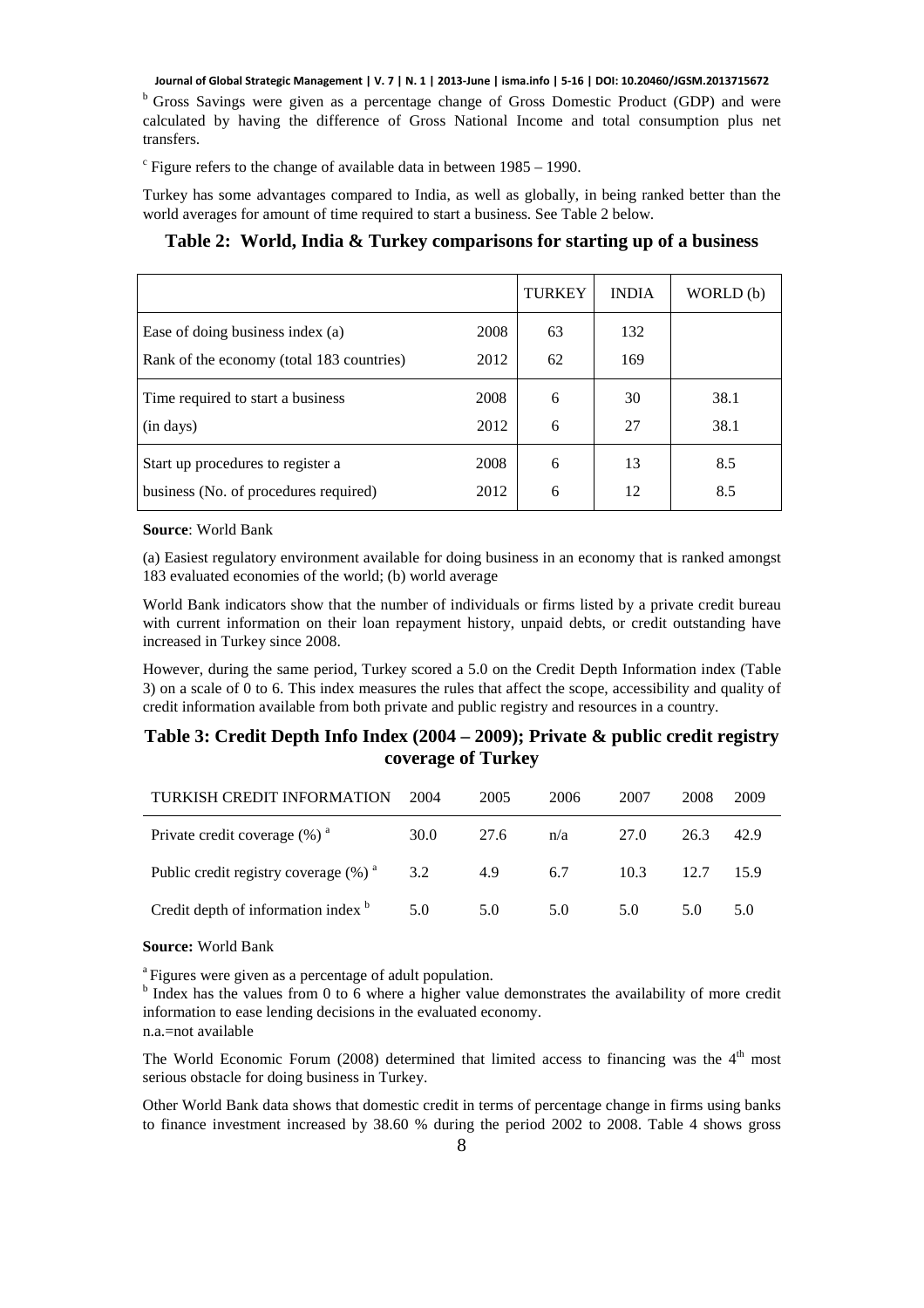domestic credit issued by the banking sector in Turkey in terms of percentage of the country's GDP has gradually increased over the years, and this is a good sign. This is good sign. However, during the period 1980 to 2009, the total disbursement of loans and grants per capita to promote economic development and welfare in Turkey increased by only 6.80 %. Questions arise: Will domestic credit continue to increase in the future? What measures can be undertaken to ensure sustainable increases? Is Microfinance the answer?

## **Table 4: Domestic credit by banking sector in Turkey as percentages of GDP**

|                            | 2004 | 2005 | 2006 | 2007           | 2008 2009 |  |
|----------------------------|------|------|------|----------------|-----------|--|
| Domestic credit provided * | 42.6 | 46.9 | 45.8 | 49.3 52.5 n.a. |           |  |

**Source:** World Bank; n.a.= not available

\* Net domestic credit facts served by the entire banking industry in Turkey, including all credit to various sectors on a gross basis excluding credit to central government.

# **Table 5: Long term changes for lowest group's share of income or consumption during 1987 – 2006**

|                                                              | 1987 | 1994 | 2002 | 2005 | 2006 |
|--------------------------------------------------------------|------|------|------|------|------|
| Percentage difference of lowest <sup>*</sup> 20 and 10 % 3.5 |      | 3.5  | 34   |      |      |

### **Source:** World Bank

\* Percentage share of income or consumption for the subgroups of population given in deciles.

As Table 5 shows that in Turkey the percentage share of income or consumption for the lowest two groups in deciles has remained almost constant during the period 1987 – 2006.

|  |  |  | Table 6: Some selected banking sector indicators in Turkey |  |
|--|--|--|------------------------------------------------------------|--|
|  |  |  |                                                            |  |

| <b>INDICATOR IN YEARS</b>                          | 2005 | 2006 | 2007          | 2008 | 2009 | $2010^{\circ}$ |
|----------------------------------------------------|------|------|---------------|------|------|----------------|
| Credit growth <sup>a</sup>                         | 57.4 | 40.0 | 30.4          | 28.7 | 32.9 | n.a.           |
| Loans as % of Deposits                             | 62.2 | 71.2 | 80.0          | 80.8 | 77.6 | n.a.           |
| Percentage of Non-performing loans                 | 4.8  | 3.8  | $3.5^{\circ}$ | 3.7  | 5.3  | 4.4            |
| Individual consumer $\&$ other loans $\frac{b}{b}$ | 6.7  | 8.3  | 10.7          | 10.3 | 11.1 | 11.3           |
| Credit cards <sup>b</sup>                          | 11.8 | 10.4 | 10.1          | 9.3  | 9.5  | 8.8            |

**Source:** BRSA Financial Markets Reports for Sept-2006, Dec-2006, 2007, 2008, 2009; and June 2010.

BRSA: Banking Regulation and Supervision Agency of Turkey.

<sup>a</sup> Credit growth figures are given in percentages as compared to the previous year.

<sup>b</sup> Averages of last quarter (December) concentration present the percentage of the given indicator in the total loans or credits granted by the banking sector in that year.

 $c$  June 2010 figures were available.

n.a.= Not available.

Table 6 gives some selected banking sector indicators for the last six years as percentage changes in: (a) credit growth, (b) loans to deposits ratio, (c) non-performing loans as a percentage of gross loans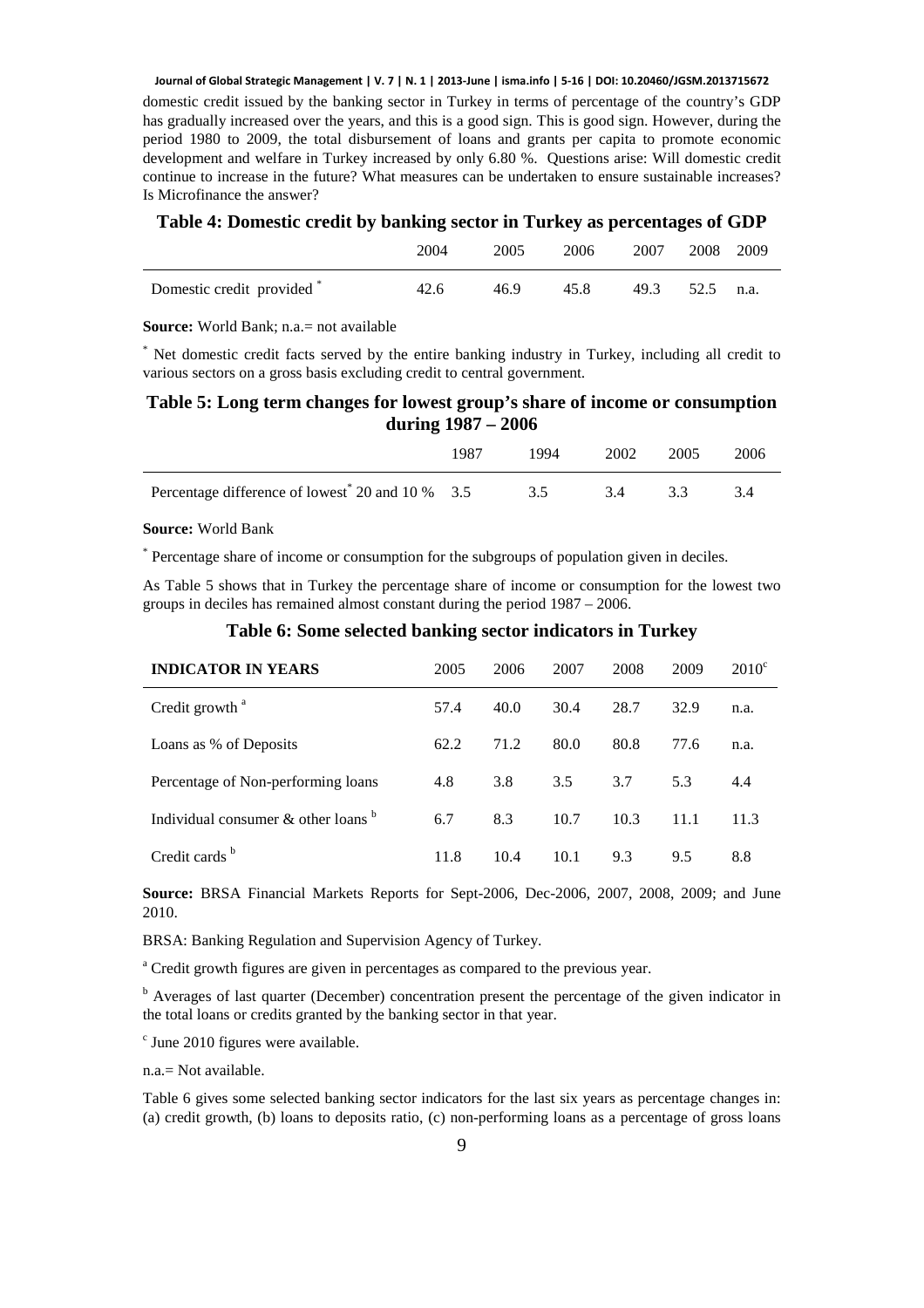ratio, (d) share of individual consumer loans and (e) share of credit card loans as a percentage of total credits.

World Bank reports show that in 2007 the share of women employed in the Turkey's nonagricultural sectors as a percentage of total nonagricultural employment was only 21.3 percent during 1990-2003. This does not compare well with the world average of over 35 percent in spite of the fact that the proportion of females in Turkey's population is 0.2 percent higher than the world average. Social policies may, therefore, have to be adjusted towards positive discrimination in order to facilitate their access to credits, including even setting aside a higher percentage of micro credit specifically for females.

With a female labor force participation rate of only 26 percent there is a need to consider better integration of female human capital (Hausmann et al., 2010). In 2010, Turkey was ranked at a lowly  $126<sup>th</sup>$  position in terms of this gender gap, even though it moved up three places from the previous year. One definite way to bridge this gap would be to facilitate female access to finance. Hausmann et al., (2010) also suggest tracking the gender gap over time. Statistics based on India's similar challenge show that between 2006 and 2010 India was able to increase its female employment percentage by 2.4 whereas Turkey succeeded in a change of only 0.4% during the same period to time.

The United Nations Development Program (UNDP) has been encouraging the participation of commercial banks in the Turkish microfinance sector by demonstrating the profitability of MFIs and striving to convince banks that the poor can be a profitable segment as well (Gunel and Aytulun, 2006: 162). Other than supporting NGOs, alternate channels need to be created for direct participation of commercial banks.

Micro lending requires initial capital and this need can be covered by the internal units of commercial banks out of their general revenues as well as from the capital reserves of the involved commercial bank (Westley, 2006).

In the banking sector the major source of funding is deposits. However, when the focus is on the short term, maturity structures of deposits do matter. The maturity structure of deposits collected by the banking sector in Turkey is given in Table 7 where the fluctuating characteristic of the "up to one month deposits" can be noticed. Besides, there is a slight and sustained increase for deposits up to three months.

## **Table 7: Maturity structure of deposits collected by & percentage changes in the last three years.**

|                      |      | % change |               |        |               |
|----------------------|------|----------|---------------|--------|---------------|
| Maturity of deposits | 2008 | 2009     | $2008 - 2009$ | 2010 b | $2009 - 2010$ |
| Up to $3$ months a   | 91.2 | 91.9     | $+$ 0.77      | 92.5   | $+0.65$       |
| Up to 1 month a      | 31.5 | 27.7     | $-12.06$      | 30.3   | $+9.37$       |

**Source:** Calculations on BRSA Data; Financial Markets Report June 2010.

<sup>a</sup> Last quarter (December) percentage shares within all deposits.

<sup>b</sup> Figures for June 2010 used.

In order to provide micro loans commercial banks could use their vast network of branches and technological infrastructure. Being under an appropriate legal framework would allow them to operate cost-effectively for the low income population (Delfiner and Peron, 2007: 47). Any imperfections in the financial markets my negatively impact the borrowing ability of the poor. Capital accumulation and entrepreneurial activities are blocked by information asymmetries and transaction costs, especially when the loans are without collateral (Carpena et. al., 2010:1).

Commercial banks can offer different repayment schedules, i.e., daily, bi-weekly, weekly or monthly. If effective interest rates are high enough, commercial banks may be able to grant uncollateralized micro credits, particularly for long term clients with measurable default risks. Because of lengthy and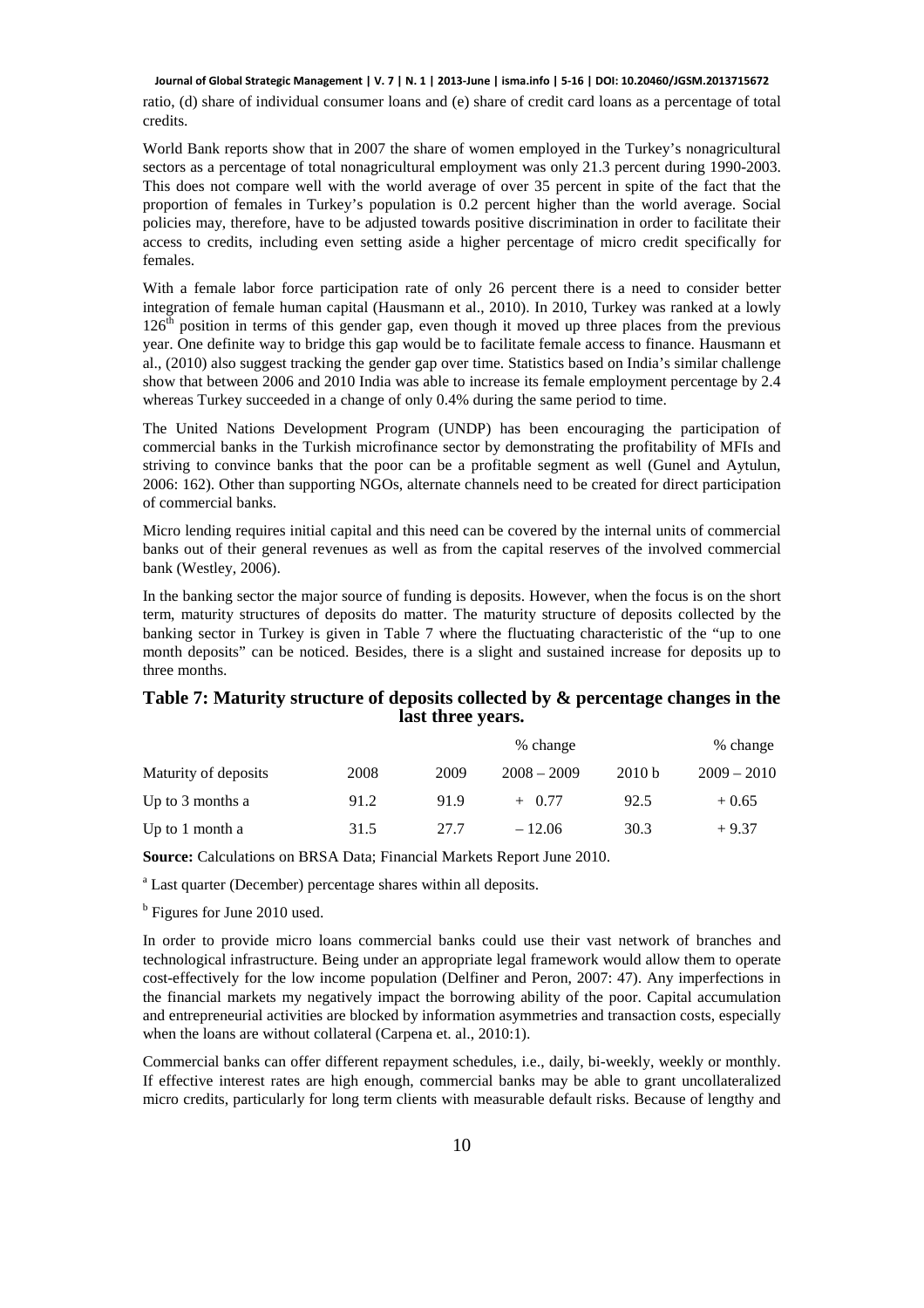difficult legal procedures in the case of default, banks may avoid foreclosure of collateral (Baydas, et al., 1997).

The role of commercial banks in MF could evolve in the following ways:

(a) direct lending from existing bank branches,

(b) as a microfinance subsidiary, or

(c) in partnership with an existing Micro Finance Institution (MFI) together with a microfinance fund for securitization (Ugur, 2006:4-15).

Globally very few commercial banks offer MF services, and as such literature and data on the profitability of MF for commercial banks remains nonexistent (Curran et al., 2005). In the European Union (EU) only 45 percent of their population between the ages of 15 - 64 qualifies to start entrepreneurial activities, and of this only 3 to 4 percent are potential users of micro credit. The average amount of a micro loan in EU-15 is  $\epsilon$  10,240 and in EU-12 it is  $\epsilon$  3,800 with same percentage of risk poverty of 16% for both (Canale, 2010).

The lowest income group of the population should be considered as the target segment and which constitutes only 3 – 4 percent of all potential MF users even in advanced economies. According to Financial Access, (2010), the total amount of loans given in Turkey to small and medium sized enterprises (SMEs), as a percentage of GDP, is only 7.38 percent. In financial outreach figures, the number for branches of commercial banks per 100,000 adults is 17.77 while the figure is only 0.04 for specialized state financial institutions (CGAP, 2010). As such, commercial banks need to be encouraged to enter microfinance in order to take full advantage of the large number of branches that they have.

Commercial banks can use their experiences in making loans to other segments of the market such as the medium-large businesses, to develop alternative models for micro loans and thus create their own individual competitive advantages. Delfiner and Peron (2007) have suggested the inclusion of the following possibilities for banks to consider in exploring newer operating models:

- (a) create an *internal unit* within the commercial bank or branch,
- (b) establish a *financial subsidiary*,
- (c) generate relationships with relevant *service companies,* or
- (d) establish *strategic alliances* with other commercial banks.

Table 8, below, shows selected long-term structural indicators of the commercial banking sector that may be used before implementing this study's recommendations.

#### **Table 8: Some structural indicators of the banking sector in Turkey**

| <b>INDICATOR IN YEARS</b>                                                     | 2005   | 2006   | 2007   | 2008   | 2009  | $2010^a$ |
|-------------------------------------------------------------------------------|--------|--------|--------|--------|-------|----------|
| Net profit of commercial banks (billion TRL)                                  | 5.96   | 8.73b  | 14.86  | 13.42  | 20.18 | 12.17    |
| Number of commercial bank branches                                            | 6.241  | 6.904  | 7,658  | 8,724  | 8,968 | 9,107    |
| Individual credits as % of total credit                                       | 30.4   | 31.7   | 33.3   | 32.1   | 33.3  | 32.8     |
| Deposit per customer as % of total deposits<br>(TRL x 000)                    | 4.0    | 4.0    | 5.0    | n.a.   | 6.7   | 5.3      |
| Credit per customer (when credit less than 51,000)<br>TRL) TRL $x$ 000 $(4x)$ | 2.0    | 3.0    | 3.0    | 3.0    | 3.0   | 3.0      |
| Credit per customer in total credits TRL<br>TRL $x$ 000 ("B")                 | 7.0    | 7.0    | 8.0    | 10.0   | 10.0  | 11.0     |
| Total number of customers credited                                            | 28.863 | 30.685 | 35.403 | 36.693 | n.a.  | n.a.     |

**Source:** BRSA Financial Markets Reports, Sept-2006, Dec-2006, 2007, 2008, 2009; and June 2010.

<sup>a</sup> June 2010 figures were available.

<sup>b</sup> Sept-2006 figures were available.

n.a.= Not available; "A" and "B" are explained below.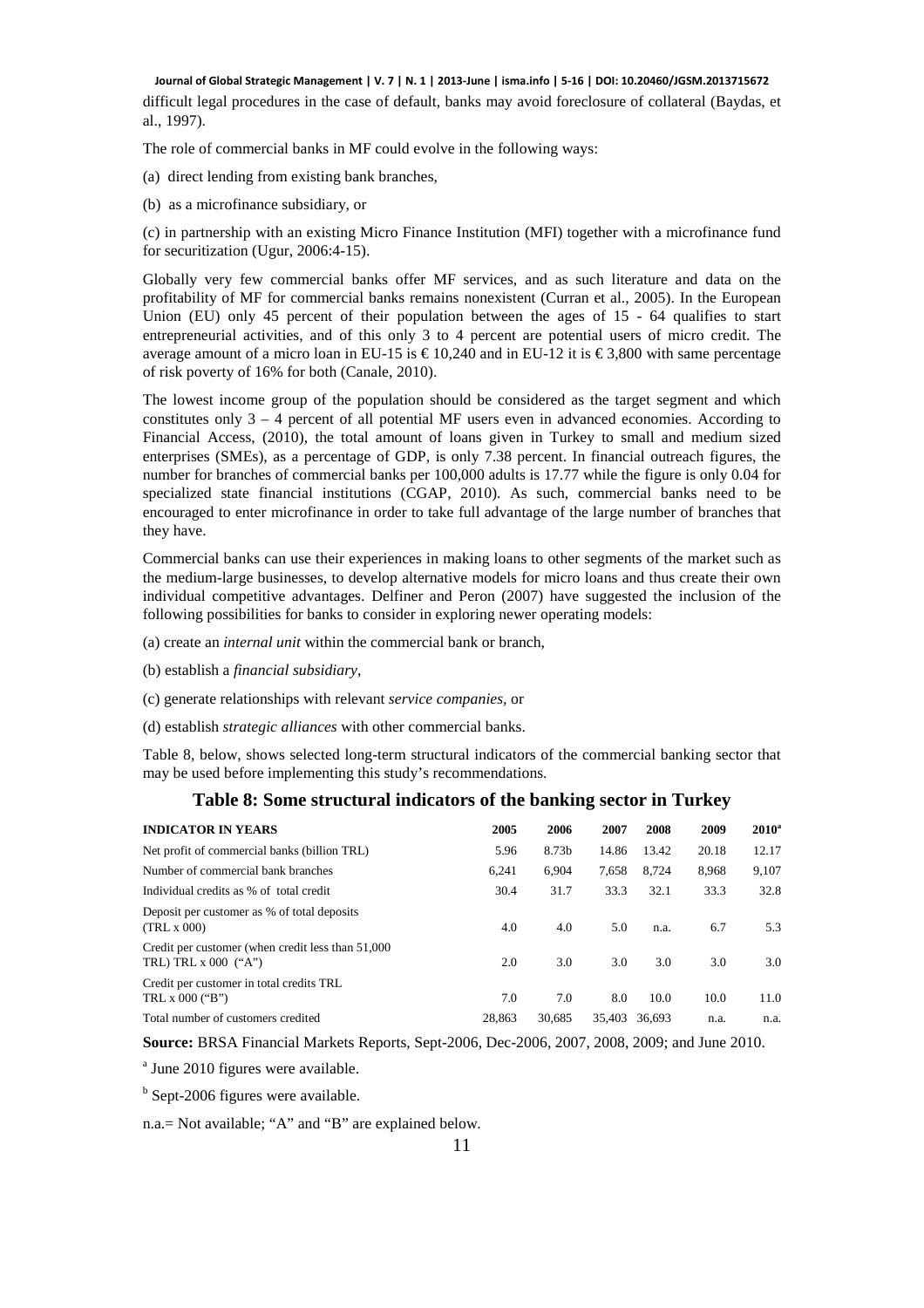# **RECOMMENDATIONS**

The aim of this study was to generate workable suggestions so that commercial banks could benefit from penetrating the MF sector and attain sustainable and profitable results. To achieve sustained profitability, the following suggestions are offered:

A. (i) The *minimum* amount of micro credit to be given by each bank branch per customer, referred to as "A", should equal the average size of loan given by that branch per customer in the previous year, in the category of loans of less than 50,000 TRL. The *maximum* amount of micro loan to be given by that bank branch should not exceed the overall average amount of loan per customer issued during the previous year, referred to as "B". Turkish commercial banks may approve any application for micro credit falling between the minimum and maximum levels suggested above.

Note that the figures "A" and "B" shown in Table-8 above were computed using data reported by the Turkish banking system authority BRSA, in their periodically issued Financial Markets Reports.

(ii) Total amount of micro-loans to be given at the minimum by any commercial bank branch, referred to as "C", should be calculated as:

2 % of the average net profit per bank branch location nationally, i.e.,

*[(LYNPCB) / (Number of bank branches nationally) x 0.02]* 

Where *LYNPCB* stands for "Last Year's Net Profit for the Commercial Bank"

Note: The 2 % factor is inspired from Brazil's successful experience vide Brazilian Act # 11110 of 2005. Brazil has been using this 2% factor for their national Oriented Productive Microcredit program. This act mandates Brazilian commercial banks to allocate each year at least 2 % or more of their gross national profits of the previous year to the MFIs. Brazilian MFIs are also allowed to access federal resources of the Workers' Assistance Fund in addition to the mandatory 2% from commercial banks (Delfiner & Peron, 2007:41).

(iii) The total amount of micro loans that any commercial bank may issue for any given year, referred to as "D", could then be calculated as:

"D" =  $['C''$  x Number of branches the bank has nationally

See Table 9, below, where the criteria suggested above has been applied, using past national data on Turkish commercial banks – to compute real values of A, B, C, and D.

#### *Minimum*

B.If there is a maturity mismatch in the banking sector of a country, the alternative repayment schedules for micro credits could help eliminate it by reducing the period between maturity of collected deposits and loans issued. Since loan repayment could be made in daily, bi-weekly, weekly or monthly installments, it could justify interest rates being as high as possible, compared to international MFI practices.

C. Improving financial access for people living in rural and urban areas is vital. This can be best done by commercial banks by effectively using their branch network. Non-performing loans can be monitored by the help of ongoing control of the borrower's deposit account, which should be linked directly to the borrower's source of income. This will ensure that borrowers have regular savings to cope with any default risks. The financial development advantage of commercial bank branches will be a starting point, especially for urban areas where branch concentration is naturally higher in the Turkish banking sector.

D. MF banking can be made possible by:

(a) eliminating collaterals,

(b) sharing past profits, and

(c) considering MF as one of their corporate social responsibilities.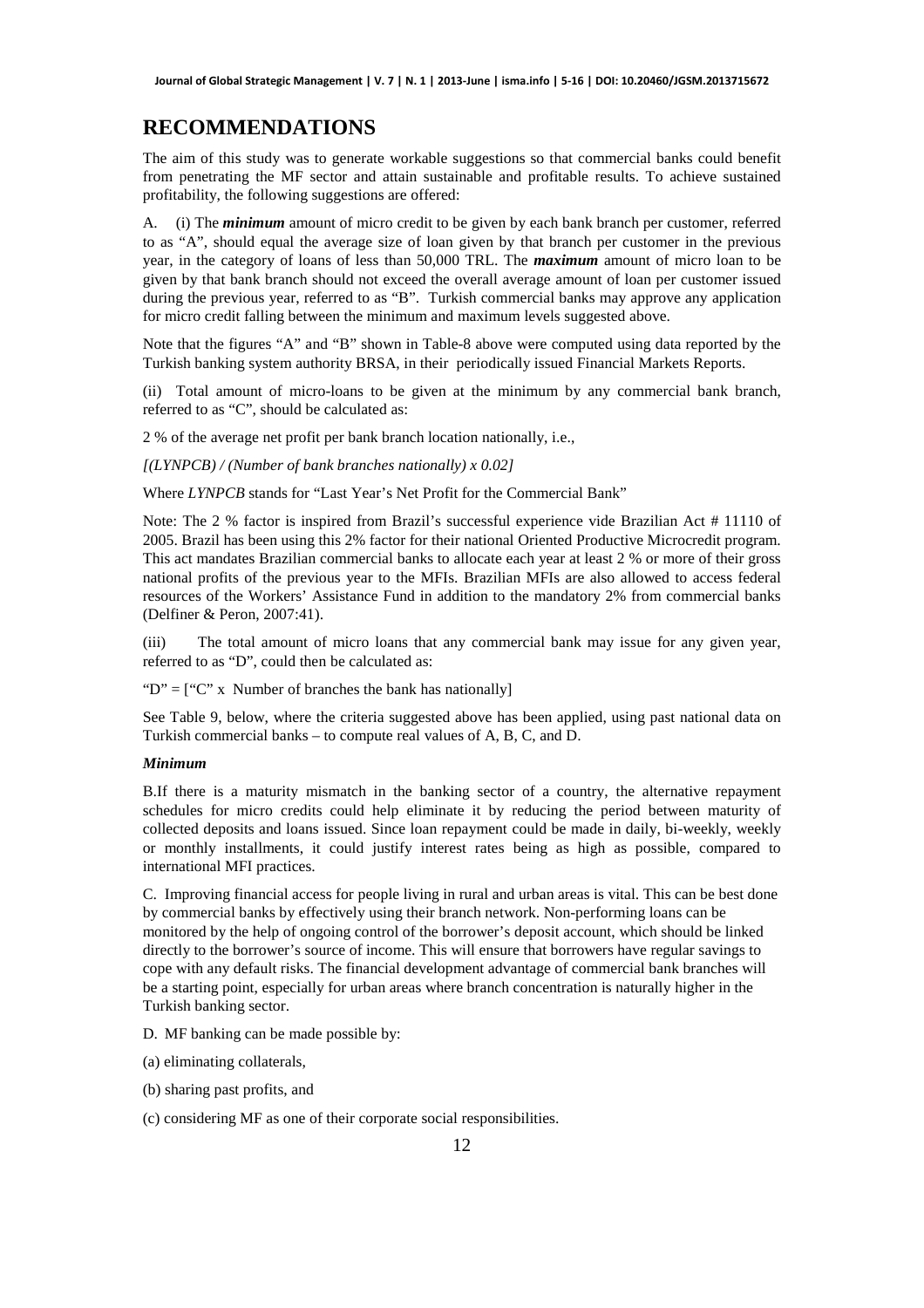Banks can even downscale, if needed, and offer micro lending services with higher interest rates.

At least 2 percent of the previous year's profits should be set aside by commercial banks for MF operations. In any year that a particular commercial bank breaks even or declares a loss, the previous profitable year could be used for setting MF goals. Commercial banks that grant uncollateralized micro credits can retain the borrowers as long term depositors or savers. Because of lengthy and difficult legal foreclosure procedures for defaulted loans, banks may want to avoid collaterals. The savings of any borrower under their control could accumulate in his/her deposit account, and the commercial banks can, therefore, consider the savings as collateral.

**E.** The targeted market segment should be Turkey's lowest 20 percent income group, especially in urban areas, and that population segment would appreciate increases in credit availability from commercial banks. In Turkey, the variation between income shares of the lowest two groups has remained generally steady in the past (Table 5), and as such, it is recommended that commercial banks considered this as their preferred target segment.

## **Table 9: Results of calculations, for the suggested strategy, using historical data**

| <b>INDICATOR IN YEARS</b>                                                            | Formula<br>e | 2005   | 2006       | 2007   | 2008   | 2009   | $2010^a$ |
|--------------------------------------------------------------------------------------|--------------|--------|------------|--------|--------|--------|----------|
| Credit per customer (when<br>credit is less than 51,000 TRL<br>$-$ TRL $x000$        |              | 2.0    | 3.0        | 3.0    | 3.0    | 3.0    | 3.0      |
| Minimum amount of MC per<br>customer (TRL)                                           | ``A"         | 2,000  | 3,000      | 3,000  | 3,000  | 3,000  | 3,000    |
| Credit per customer in total<br>credits nationally (TRL x 000)                       |              | 7.0    | 7.0        | 8.0    | 10.0   | 10.0   | 11.0     |
| Maximum amount of MC per<br>customer (TRL)                                           | "B"          | 7,000  | 7,000      | 8,000  | 10,000 | 10,000 | 11,000   |
| Net profits of all<br>Turkish<br>(billion<br>commercial<br>banks<br>TRL)             |              | 5.96   | $8.73^{b}$ | 14.86  | 13.42  | 20.18  | 12.17    |
| Number of commercial bank<br>branches                                                |              | 6,241  | 6,904      | 7,658  | 8,724  | 8,968  | 9,107    |
| Minimum<br>total<br>targeted<br>amount of MC by commercial<br>banks per branch (TRL) | ``C"         | 19,099 | 25,289     | 38,809 | 30,765 | 45,004 | 26,726   |

 **Source:** Selected data from BRSA Reports, Sept-2006, Dec-2006, 2007, 2008, 2009; and June 2010. <sup>a</sup> June 2010 figures were available. <sup>b</sup> September 2006 figures were available.

n.a.= Not available; TRL: New Turkish Lira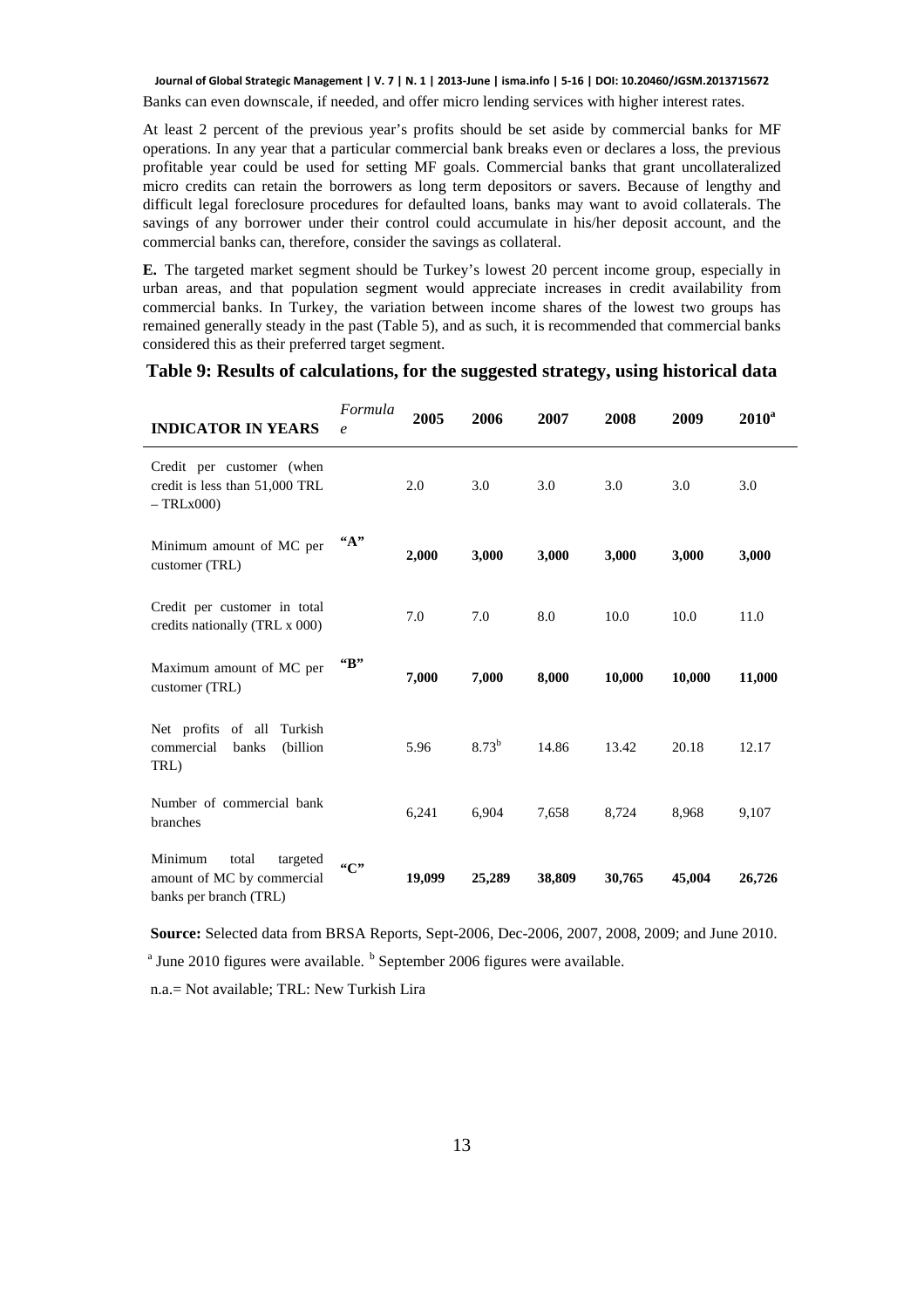The overall objective of the above listed suggestions is to help commercial banks engage in sustainable MF activities. Along with enhancing the number of clients, socially responsible commercial banks can achieve a distinct competitive advantage by sharing a portion of their profits with unbanked needy people.

Moving away from subsidized government operated microfinance towards making MF a commercial bank activity will require strong encouragement to motivate the banking sector. As a matter of fact, microfinance encompasses both economic and social advantages, and as such, if any Turkish commercial bank could achieve demonstrable sustainability in this arena as per criteria and guidelines suggested in this paper, it could serve as a role model for other banks not only in Turkey but also in other developing countries.

The study has presented criteria for persuading commercial banks to enter the micro credit segment of banking. These criteria are: minimum and maximum levels of micro credit limits per customer, maturity indifference, use of branch network, micro credit banking versus collateral banking, and targeted market segment to be the lowest 20 % income group. The authors believe that these suggestions can enable the private banking sector to find its way to attain sustainability in the microfinance market. Once this achieved, the total set-aside volume of micro credit can be expected to increase over time.

Sharing a portion of profits generated in the previous year can be considered a CSR issue. Funding the unbanked and thus helping alleviate poverty, without incurring losses, will encourage other commercial banks to also consider entering the microfinance segment, and which would be driven by financial considerations.

When commercial banks achieve expected profitability domestically, it is likely that they may have to seek joint ventures abroad for offering microfinance services in other countries. MF should exist not only for the poor living in rural areas but also for those in urban areas.

It is also likely that commercial banks may hesitate to enter the microfinance segment in anticipation of supportive regulations or subsidies. Even when governmental regulations do not change, or if no incentives or encouragements are offered, the authors hope that some commercial banks should go ahead and enter the Turkish micro credit sector directly, using the criteria suggested here.

Another thought would be for different commercial banks to work together by developing a voluntary charter for alleviating poverty. Thereafter, once the process is in place, it is likely that their charter may soon receive support and be regulated by the Banking Regulations and Supervisory Agency (BSRA) of Turkey, in association with other governmental authorities.

One of the limitations of our recommendations is the possibility of certain commercial banks not willing to join the proposed charter, or engage in non-collateralized banking. Another limitation may be the recent central bank's constricting policy of limiting total credit volume increases to control inflationary pressures. However, the national gain from micro credit would be the alleviation of poverty, which probably is a much more noble challenge than that of controlling inflation.

Nevertheless, the conclusions of the study could be a starting point for future research on how to persuade commercial banks to enter the field of microfinance.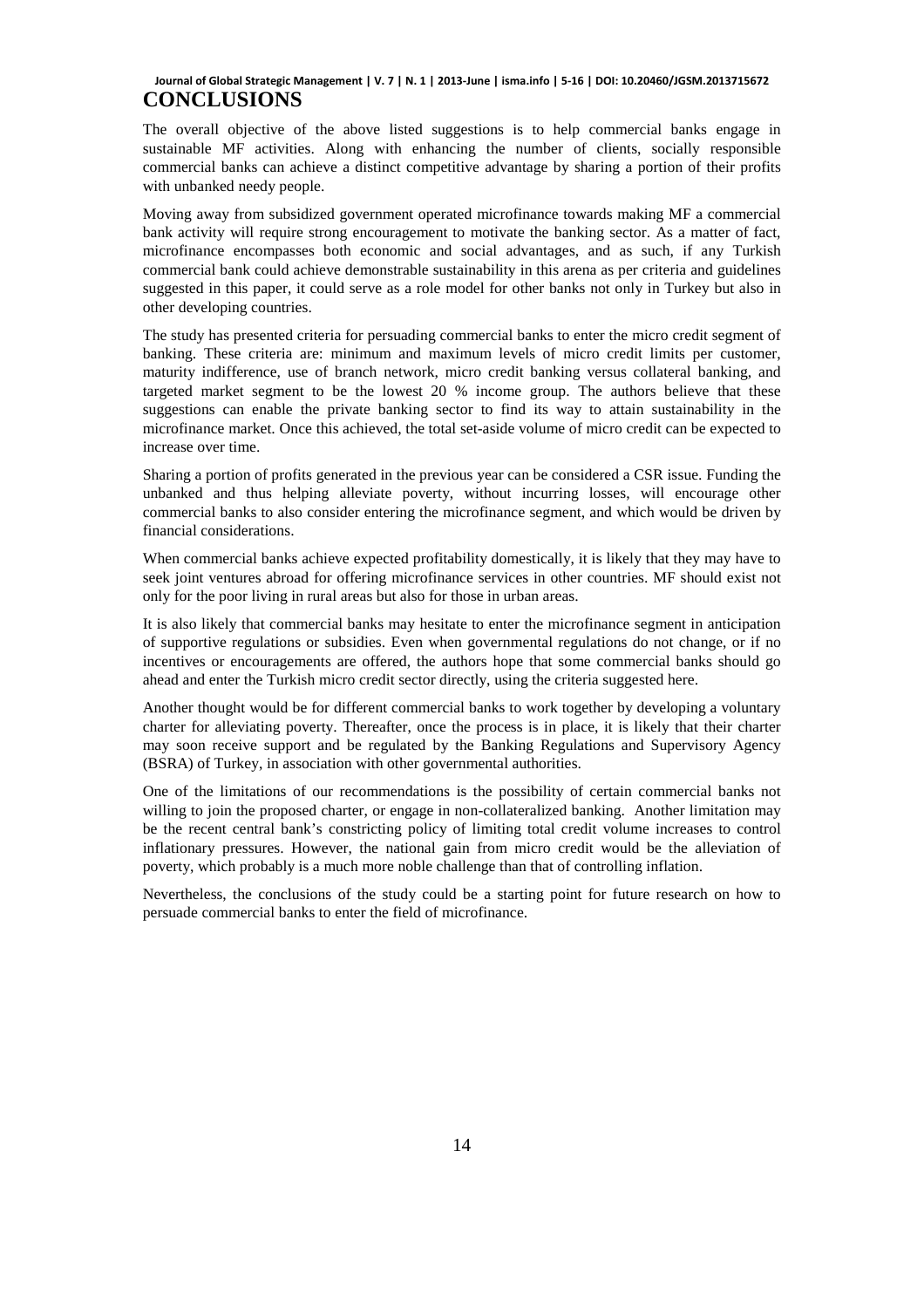Baydas, M. M., Graham, D. H. and L. Valenzuela (1997). *Commercial banks in microfinance: new actors in the microfinance world*, Microenterprise Best Practices, United States Agency for International Development (US AID) funded project of Development Alternatives, Inc., http://www.uncdf.org/mfdl/readings/CommBanks.pdf, retrieved on: 21 Nov 2010.

BRSA Turkey (2010). *Financial Markets Reports of BRSA* (Banking Regulation and Supervision Agency of Turkey); September 2006, December 2006, 2007, 2008, 2009; and June 2010 Financial Markets Report. (Note: all BRSA Financial Markets Reports are also available online at: http://www.bddk.org.tr)

Canale, R. R. (2010). *Microcredit in advanced economies as a "third way": a theoretical reflection*, MPRA 21109, Munich Personal RePEc Archive (MPRA), available at: http://www.european microfinance.org/data/file/Librairy/16.pdf,, retrieved on: 21 November 2010.

Carpena, F., Cole, S., Shapiro, J. and B. Zia (2010). *Liability structure in small-scale finance: evidence from a natural experiment,* The World Bank, Development Research Group, Finance and Private Sector Development Team, Policy Research Working Paper #5427.

CGAP (2010), *Financial Access 2010: the state of financial inclusion through the crisis*, CGAP (Consultative Group to assist the Poor), The World Bank Group, available at: http://www.cgap.org/gm/document-1.9.47743/FA\_2010\_Financial\_Access\_2010\_Rev.pdf, retrieved 26 Oct 2010.

Chowdhury, Anis (2009). *Microfinance as a Poverty Reduction Tool – A Critical Assessment*, UN-DESA Working Paper No. 89, available at http://www.un.org/esa/desa/papers/2009/wp89\_2009.pdf

Curran, L., Natilson, N. and R. Young (2005). *Case study on profitability of microfinance in commercial banks (Hatton National Bank)*, United States Agency for International Development (US-AID), Development Alternatives, Inc., available at: http://pdf.usaid.gov/pdf\_docs/PNADD679.pdf, retrieved on: 23 November 2010.

Delfiner M. and S. Peron (2007). *Commercial banks and microfinance*, available at:

http://mpra.ub.uni-muenchen.de/10229/1/BcosComyMicrofi.pdf, retrieved on: 23 Oct 2010.

Gunel, G. and O. Aytulun (2006). *Assistance or subjugation: The impact of micro credit on the poor (Growth and development),* International Conference on Human and Economic Resources, Izmir, Turkey, Proceedings book, pp. 151-166.

Hassan, M. K. and R. D. Tufte (2001). The X-Efficiency of a Group-Based Lending Institution: the Case of Grameen Bank. *World Development*, Vol. 29, No. 6, pp. 1071-1082.

Hausmann, R., Tyson, L. D. and S. Zahidi (2010). *The Global Gender Gap Report 2010*, World Economic Forum, Geneva, Switzerland.

Husain, J. (2008), Role Of Micro-Finance Institutions In Reducing World Poverty - An Overview*. Business Review, Cambridge,* Vol. 11, Number 1, pp. 38-42.

Karatas, A. and A. D. Helvacioglu (2008). *The microcredit strategies for SMEs in Turkey in the EU harmonization process*, 8<sup>th</sup> Global Conference on Business and Economics, 18-19 October, Florence, Italy.

Available at:

http://www.european-microfinance.org/data/file/abdulmecit-karatas-asli-deniz-helvacioglu-kuyucumicrocredit-turkey.doc; retrieved on: 21 Nov 2010.

Mahjabeen, R. (2008). Microfinancing in Bangladesh: Impact on households, consumption and welfare. *Journal of Policy Modeling*: Vol. 30, pp. 1083-1092.

McKee, K. (2008). Microfinance: climate change connections. *Development Outreach*, World Bank Institute, Special Report: April 2008, pp. 35-37.